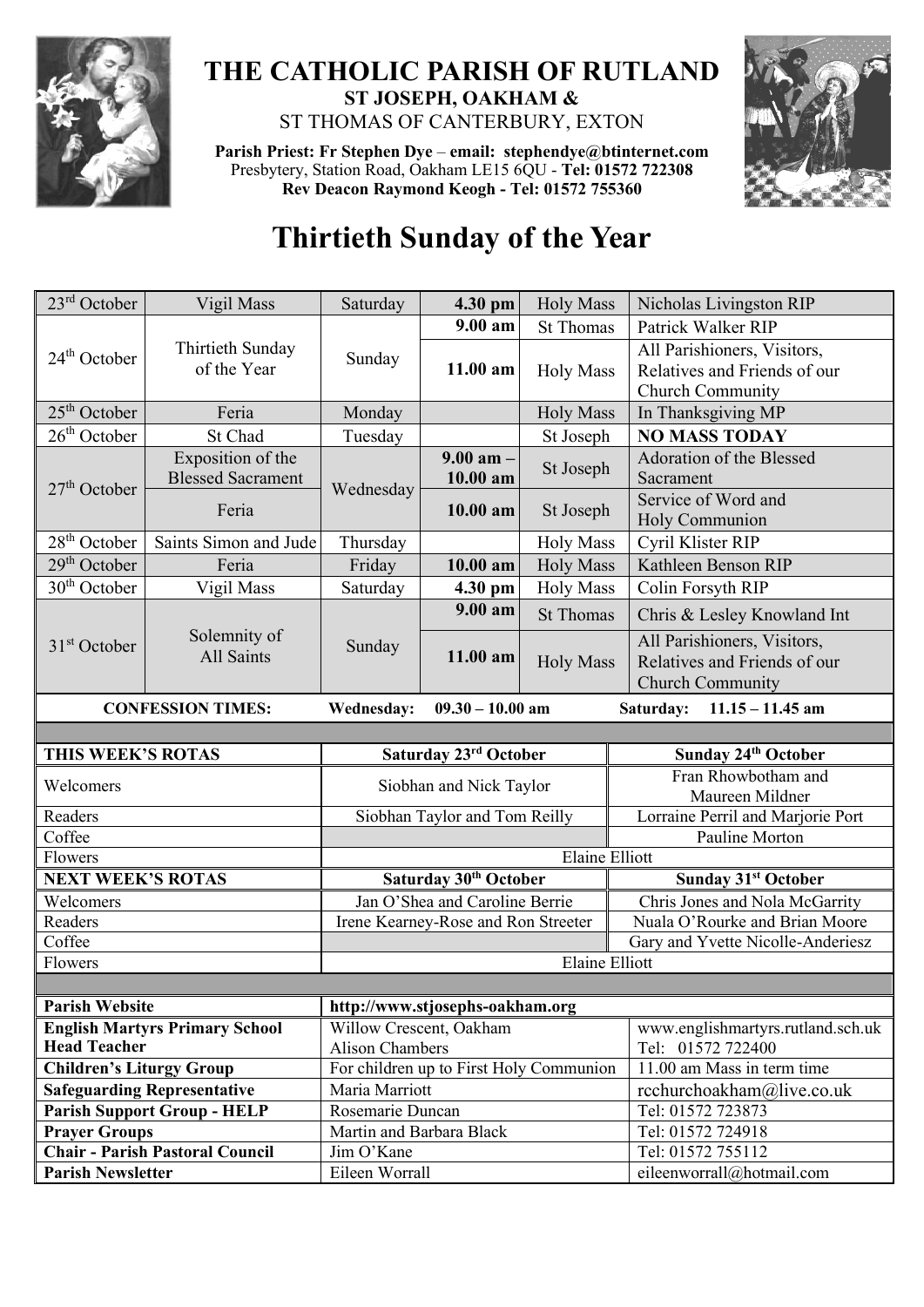**Please pray for the following who are ill:** *Colleen Lully, Mary Hurst, Sarah Ennis, Marie-Jeanne LloydHughes, Philip Quinn, Teresa Thompson, Sharon Larkworthy, Halina Woolford, Elizabeth Fay, Myra Smith, Janet and Barry Chalmers-Stevens, Fr David Bowler, Annie Welsh, Daniel Dopson, Floss Jepson, Joy Widdows, Krystyna Chritchlow, Sally Blythin, Richard Goodger, Jim Whalley, Anne Stevenson, Fr John Trenchard, Elisabeth Simpson, Florence Valentine, Alison Pepperdine. Neil Mackenzie, David Price, Brian Jiggins, Fr Kevin Gradwell, Moira McCormick, Claire Smith, Fiona Ruddle, Elsie Fay and Calum Simpson*

If you cannot see your loved one's name in this sick list online you need to sign a consent form – please email Maria at [rcchurchoakham@live.co.uk](mailto:rcchurchoakham@live.co.uk)*,*

**Anniversaries**  *Dorothy Gibson, Sean Cook, Bernard Lakie, Phylis Furnival, Winefred Rouse, Edna Whelan, Ellen Strickson, Judith Fletcher, Elizabeth Darker, John Collins, Timothy Harringto and Michael Colleran*

| <b>Last Week's Collection</b>                                                               |         |  | <b>Spiritual Communion</b>                                                                                                                                                   |  |  |
|---------------------------------------------------------------------------------------------|---------|--|------------------------------------------------------------------------------------------------------------------------------------------------------------------------------|--|--|
| Envelopes                                                                                   | £61.00  |  | My Jesus,                                                                                                                                                                    |  |  |
| Loose Plate                                                                                 | £117.34 |  | I believe that You are present in the Most Holy Sacrament.                                                                                                                   |  |  |
| <b>Standing Orders</b>                                                                      | £680.00 |  | I love You above all things,                                                                                                                                                 |  |  |
| Total                                                                                       | £858.34 |  | and I desire to receive You into my soul.                                                                                                                                    |  |  |
|                                                                                             |         |  | Since I cannot at this moment receive You Sacramentally,                                                                                                                     |  |  |
| Don't forget to join us for coffee<br>5<br>after Holy Mass on Wednesday<br>Ţ<br>and Sunday. |         |  | come at least spiritually into my heart.<br>I embrace You as if You were already there<br>and unite myself wholly to You.<br>Never permit me to be separated from You. Amen. |  |  |

**Second Collection** There will be a second collection after Holy Mass this weekend for World Mission Sunday (Red Boxes) Missio. **Fr Kevin Clarke** will be celebrating Holy Mass on Sunday 24<sup>th</sup> October at St Joseph's. Please make him welcome.

**Sunday 24th October** is World Mission Sunday. There will be the first Parish Meeting on **Monday 8th November at 7.30 pm** in the Meeting Room to consider what a Synod is and how my Parish can contribute to the Synodal Process. Suggested questions for each Parish to consider:

- 1. What is my dream for the Church, for my Parish, so that it can become more outward-looking, more missionary?
- 2. To achieve this dream, what do we need to stop doing?
- 3. What are we doing that needs to be developed or done differently?
- 4. Who are the people who feel left out and excluded in the Church? How can we reach out, listen to and love them? Think of two ideas – one for now and one for the future, to help include them.
- 5. What does the Holy Spirit inspire us to do in our Church? What do you think the Holy Spirit is calling us to do next?

**The Sacrament of Confirmation 2022** Bishop Patrick will be coming to St Joseph's in May 2022 to celebrate the Sacrament of Confirmation. If you are 13 years or older and would like to receive the Sacrament, please give your name and age to Maria at [rcchurchoakham@live.co.uk](mailto:rcchurchoakham@live.co.uk) and write a letter to Fr Stephen explaining why you would like to – Fr Stephen Dye, St Joseph's RC Church, Station Road, Oakham, Rutland, LE15 6QU.

**St Joseph's Parish Council** There will be a Parish Council meeting on **Monday 8th November**. If you wish to ask a question or suggest an item for the agenda, please submit by **Friday 29th October** to Jim O'Kane via email at [jjok1946@hotmail.co.uk](mailto:jjok1946@hotmail.co.uk)

**Cemetery Visit** to pray the Rosary for all the Faithful Departed will be on **Sunday 7th November** starting at the Cemetery Gate on Kilburn Road at **3.00 pm**. We pray for all the Faithful Departed, especially all those buried there.

**November** is the month when we remember particularly all our loved ones gone before us. Holy Mass will be celebrated throughout November for the Faithful Departed.

There are currently opportunities for practicing Catholics to represent the Diocese of Nottingham on two very important local committees that deal with the welfare and education of our young people.

**Standing Advisory Council for Religious Education (SACRE)** When religious education (RE) became a compulsory subject on the school's curriculum, it became a duty for every local authority to appoint a SACRE in order to decide what was taught in RE. Religious education is the only compulsory subject in schools which remains locally determined and therefore it is important that the committee has representation from every Denomination, Faith and other World Views. Even though the syllabus for RE in Catholic primary schools is set by the Catholic Education Service, it is vital that Catholic views are represented in determining the RE curriculum for other schools.

**Children and Young People Scrutiny Committee** This committee comprises of elected council members and co-opted Church of England and Roman Catholic Diocesan representatives. It is responsible for the provision, planning and management of education, youth services and training in Rutland. Scrutiny has a very important role in researching and providing innovative and practical solutions to particular issues. Scrutiny also has a role in holding public bodies to account that provide services to the community.

These are both very rewarding roles and it is essential that Catholic views are represented. If you are interested in sharing your faith in this way, please feel free to contact me for more information. Andreas 07771 804141

**Singing Hymns** As restrictions are being relaxed, we are taking the approach that we have taken throughout the opening of our Church during the pandemic. When we do start to sing hymns and certain parts of Holy Mass, **you MUST wear a mask or face covering**. We want to continue to keep everyone as safe as we can. Thank you for your continued support.

**Sign of Peace -** for your information – taken from **CATHOLIC BISHOP'S CONFERENCE OF ENGLAND AND WALES.** It is recommended that the physical Sign of Peace remains suspended as it is not an integral part of the Mass, and its omission will help to reduce physical contact between people during the celebration. Again, thank you for your continued support. Maria

It is **World Mission Sunday** on 24th October and a timely reminder to collect the contents of the red MISSIO boxes. If you have a red Missio box, could you please leave it with Maria or Eileen at Church. Thank you to everybody for their kind donations during these difficult times of COVID.

**Facebook** Don't forget St Joseph's has a Facebook page on which future events can be advertised, members can be alerted to, for example, changes in service times, and ideas can be put forward. If you would like to join, please email Maria at rcchurchoakham@live.co.uk